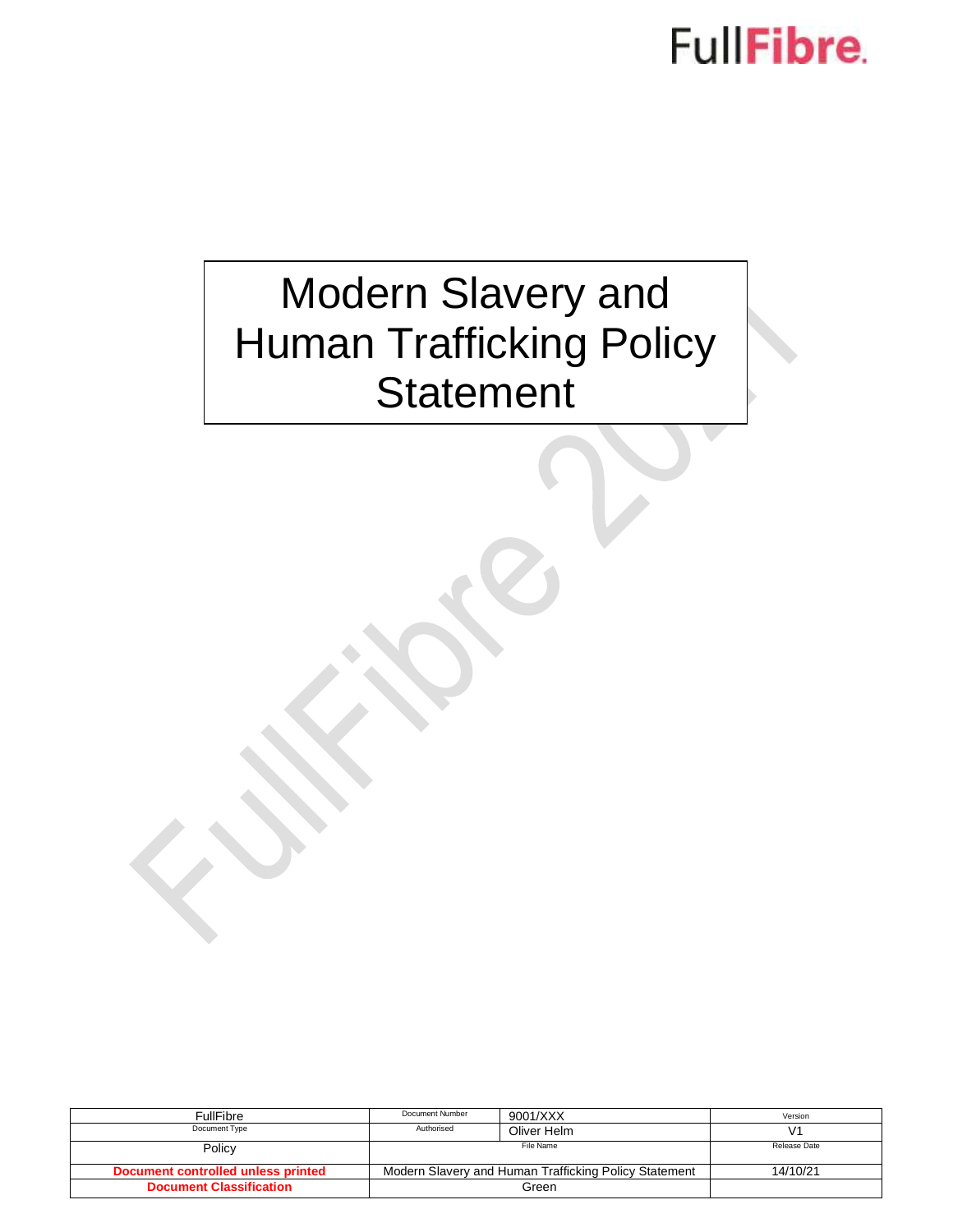# FullFibre.

### <span id="page-1-0"></span>**Table of Contents**

### <span id="page-1-1"></span>**FullFibre Document Management**

**Document Administration Copyright 2021 FullFibre Ltd, all Rights Reserved**

| Document Revision | <b>Change Description</b> | Author      | Checked & Approved | Date     |
|-------------------|---------------------------|-------------|--------------------|----------|
| 1.0               | Released                  | D Stevenson | Oliver Helm        | 14/10/21 |
|                   |                           |             |                    |          |
|                   |                           |             |                    |          |
|                   |                           |             |                    |          |
|                   |                           |             |                    |          |
|                   |                           |             |                    |          |
|                   |                           |             |                    |          |

| FullFibre                          | Document Number                                       | 9001/XXX    | Version      |
|------------------------------------|-------------------------------------------------------|-------------|--------------|
| Document Type                      | Authorised                                            |             |              |
|                                    |                                                       | Oliver Helm |              |
|                                    | File Name                                             |             | Release Date |
| Policy                             |                                                       |             |              |
|                                    |                                                       |             |              |
| Document controlled unless printed | Modern Slavery and Human Trafficking Policy Statement |             | 14/10/21     |
|                                    |                                                       |             |              |
| <b>Document Classification</b>     |                                                       | Green       |              |
|                                    |                                                       |             |              |